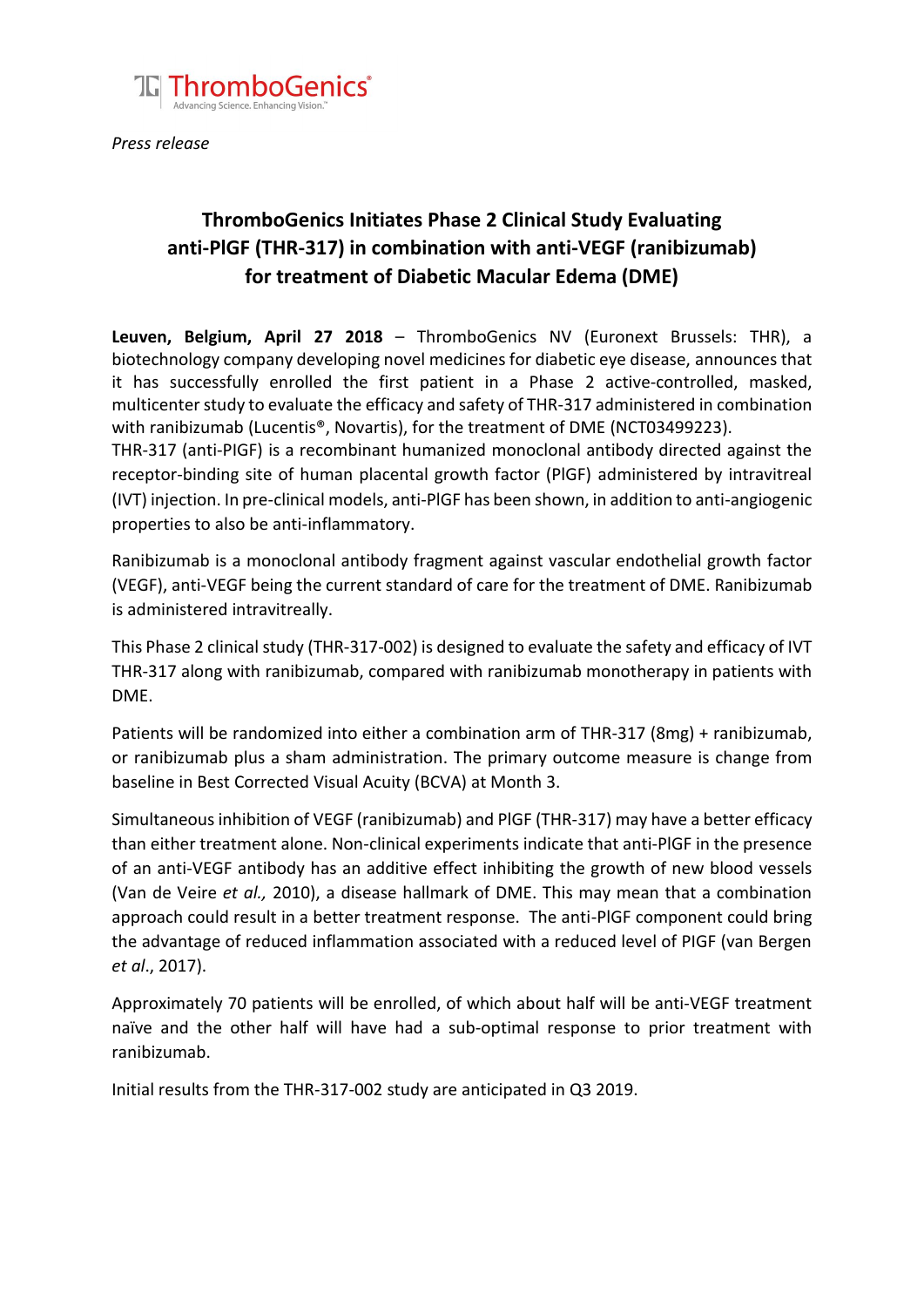

**Susan Schneider, MD, Chief Medical Officer of ThromboGenics**, said: "Initiating this clinical study is an important milestone in progressing the development of this novel compound for the potential treatment of patients with DME. A combination approach to treating this multifactorial disease may provide better therapeutic outcomes than current standard of care for the treatment of diabetic eye disease."

**Patrik De Haes, MD, Chief Executive Officer of ThromboGenics,** commented**:** "We are pleased to be moving THR-317 through clinical development as we continue to execute the strategic development of our novel diabetic eye disease pipeline. We look forward to bringing two additional candidates, THR-149 for the treatment of DME and THR-687 for the treatment of DR and/or DME, into the clinic this year."

**END**

## **For further information please contact:**

| <b>ThromboGenics</b>                          | <b>Citigate Dewe Rogerson</b>                 |
|-----------------------------------------------|-----------------------------------------------|
| Wouter Piepers,                               | David Dible/ Sylvie Berrebi/ Isabelle Andrews |
| Global Head of Corp Coms & Investor relations |                                               |
| +32 16 75 13 10 / +32 478 33 56 32            | Tel: +44 20 7638 9571                         |
| wouter.piepers@thrombogenics.com              | thrombogenics@citigatedewerogerson.com        |
|                                               |                                               |

## **About ThromboGenics**

ThromboGenics is a biopharmaceutical company focused on developing innovative treatments for diabetic eye disease. The company's pipeline of disease modifying drug candidates is targeting the key segments of the diabetic eye disease market.

ThromboGenics' is developing THR-317, a PlGF inhibitor, for the treatment of diabetic macular edema, which is in an ongoing Phase 2 clinical study in combination with ranibizumab (Lucentis®, Novartis). ThromboGenics' late pre-clinical pipeline consists of THR-149, a plasma kallikrein inhibitor, and THR-687, an integrin antagonist. THR-149 is targeted to enter the clinic in H1 2018 and THR-687 around mid-2018. Further new drug candidates are currently being assessed and developed for the treatment of diabetic eye disease.

ThromboGenics owns the global rights to JETREA® (ocriplasmin), the only pharmacological vitreolysis drug approved for the treatment of symptomatic vitreomacular adhesion (in the US) and vitreomacular traction (outside the US).

ThromboGenics is headquartered in Leuven, Belgium, and is listed on the NYSE Euronext Brussels exchange under the symbol THR. More information is available at [www.thrombogenics.com](http://www.thrombogenics.com/)